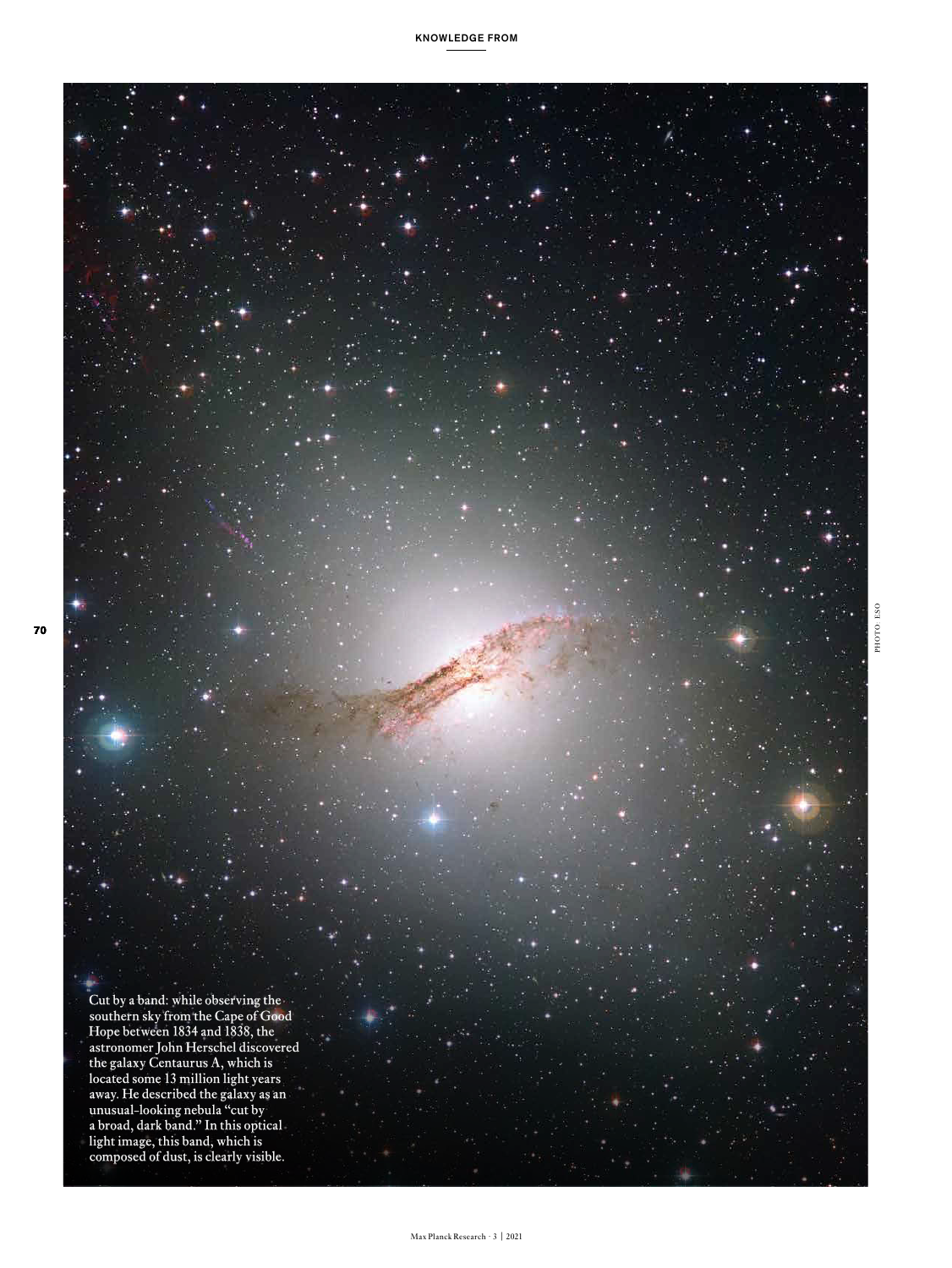## ZOOMING INTO THE HEART OF CENTAURUS A

*TEXT: HELMUT HORNUNG*

Centaurus is one of the most famous constellations in the southern sky. Take a closer look at the constellation through binoculars and you'll see a pale nebula known as Centaurus A – it is in fact a distant galaxy in which a supermassive black hole resides. Michael Janssen from the Max Planck Institute for Radio Astronomy in Bonn and Radboud University Nijmegen led an Event Horizon Telescope team that has now come closer than ever before to understanding the nature of this gravity trap.

- The chronicle of Centaurus A begins in the nineteenth century at the Cape of Good Hope. There, at the southern tip of Africa, astronomer John Herschel constructed an observatory. He observed the night sky there from 1834 to 1838 and a few years later published a catalog of astronomical objects. In this, he describes, among other things, an unusual-looking nebula "cut by a broad, dark band."
- Designated NGC 5128, Herschel's discovery was listed in *A New General Catalogue of Nebulae and Clusters of Stars.* However, it was not until the 1950s that, thanks to increasingly precise observations, astronomers discovered that NGC 5128 was a galaxy entirely separate from our own. It is approximately 13 million light-years from Earth.
- Research into Centaurus A began gaining momentum with a paper published by John Bolton and two co-authors in the scientific journal Nature in 1949. Shortly after World War II, the British-Australian astronomer and his team had begun matching cosmic radio sources with objects that had long been observed in visible light. The scientists were utilizing a completely new observational window on space: radio astronomy. At that time, this technology had only been around for less than two decades.
- In the early 1930s, Karl Jansky was tasked by Bell Telephone Laboratories in New Jersey with investigating the source of radio transmission disturbances. In the summer of 1931, he constructed a 30-meter-long massive contraption made of wood and wire to eavesdrop on the radio spectrum and apprehended the culprit – thunderstorms!
- Jansky could have been content to leave it right there, had he not also noticed a strange, steady hiss. It seemed to originate from a particular source that moved across the sky daily every 23 hours, 56 minutes and 4 seconds, precisely the period of the Earth's rotation relative to the stars. In the spring of 1933, it became clear that this hiss could only be coming from the depths of the universe.
- Two years later Karl Jansky wrote that "these radiations are received any time

**71**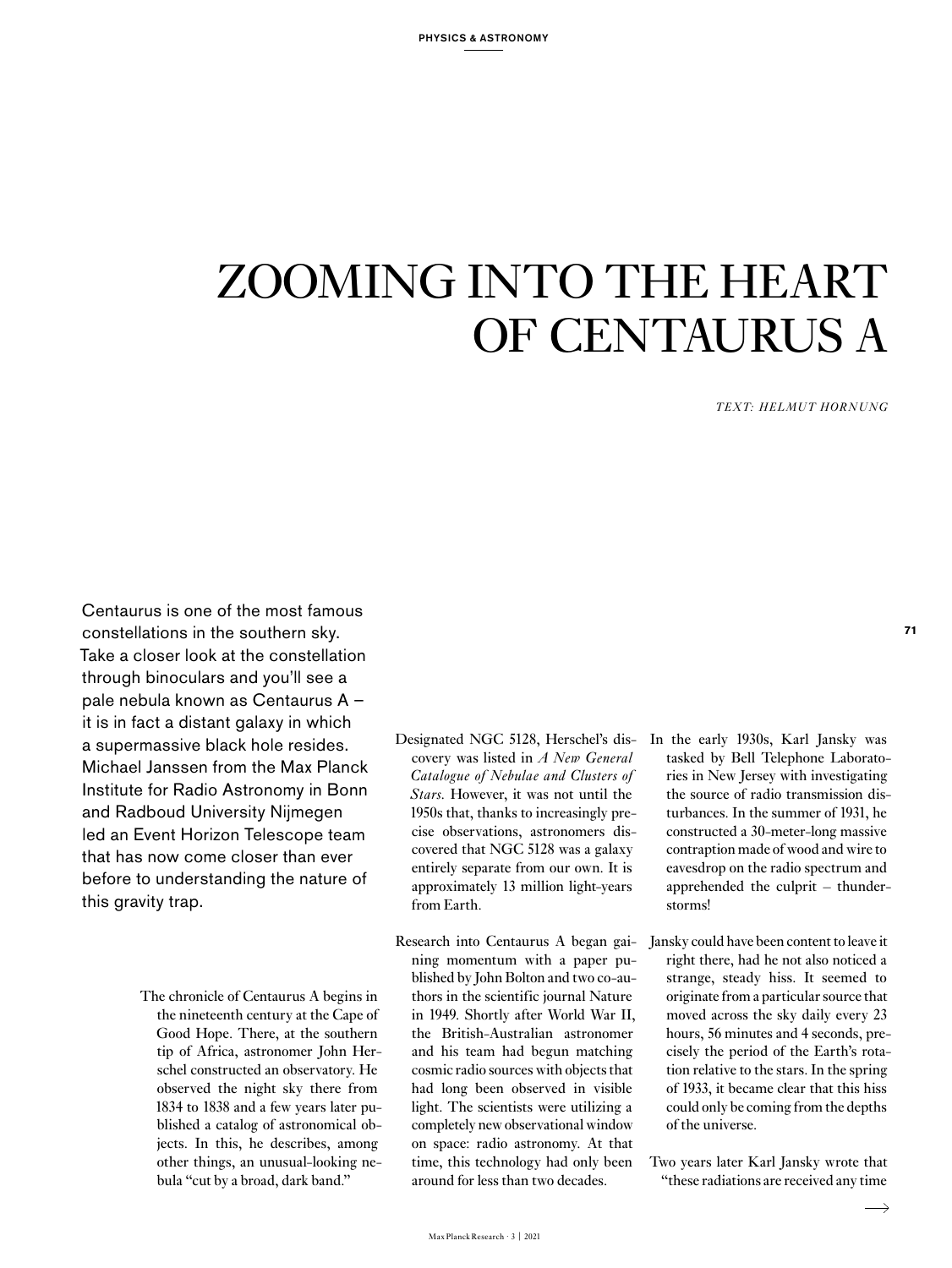the antenna system is directed towards some part of the Milky Way system." He was referring to the glowing band that, at our latitudes, can be seen stretching across the sky on summer nights. This is a section of the Milky Way, our galaxy, which is shaped like a slightly bent frisbee and is home to hundreds of billions of stars – one of which is our Sun with its eight planets.

#### Focusing in on the Milky Way

Jansky's discovery was ignored by the scientific community, however. Only one person appreciated the potential of the new method: Grote Reber. Reber, an amateur radio operator, invested \$ 2,000 in materials to construct a fully movable dish nearly ten meters tall. He positioned it in the backyard of his home in Wheaton, Illinois, and directed it at the Milky Way every spare minute he had. In 1943, Reber published the data of his sky survey.

**72**

- Gradually, this observational technique began to establish itself. A few years later, a group led by John Bolton employed a specialized radio telescope located on the coast of Australia. Constructed as a "sea cliff interferometer", it simultaneously recorded two signals – one emitted directly from the source in the sky and the other reflected from the surface of the Pacific Ocean. Superimposing the two signals – a technique known as interferometry – made it possible to mimic a radio telescope several hundred meters in diameter.
- This allowed the group to successfully identify previously detected radio sources, such as Centaurus A, Virgo A, and Taurus A, with their optical counterparts: respectively, the galaxies NGC 5128 and M87 in the constellation Virgo, and the Crab Nebula, which is a supernova remnant in Taurus. Bolton's group reported these

findings in the paper in *Nature* mentioned above.

The results represent a technical triumph, since the resolution of a telescope is dependent on the wavelength of radiation it detects. The longer the wavelength, the fewer details the telescope can record. Radio waves are nothing more than light waves with a very long wavelength. The Earth's atmosphere is transparent to submillimeter and millimeter radiation (just beyond the infrared), all the way through to radio waves with a wavelength of centimeters to several meters.

#### SUMMARY

Radio astronomers have observed Centaurus A for many decades.

 $\bullet$   $-$ 

The Event Horizon Telescope has now succeeded in giving us an unprecedented view into the center of this active galaxy, almost to the base of its enormous jet.

The observations help elucidate the mechanism that causes such jets to emerge close to black holes.

Due to the low resolution of radio antennas, they always need to be large; the dish of the Effelsberg Radio Telescope, for instance, is 100 meters in diameter. One clever way to trick nature is through interferometry. John Bolton was one of the first to exploit this trick. The Event Horizon Telescope (EHT) is also based on this principle. It consists of eight interconnected telescopes distributed around the globe at greater or lesser distances from each other. They all simultaneously observe the same object in the sky. Once the recorded signals are superimposed, the telescopes effectively function as a single telescope with a

diameter equal to the greatest distance between the participating observatories.

- In the case of the Event Horizon Telescope, this adds up to a virtual telescope with a diameter the size of the Earth itself. The EHT array detects radio waves with a wavelength of 1.3 millimeters and can resolve objects 20 millionths of an arc second apart. With it, you could theoretically read a newspaper from Munich (ignoring the curvature of the Earth) that someone was reading on a bench in New York's Central Park.
- On April 10<sup>th</sup> 2019, the Event Horizon Telescope Collaboration released the now iconic first image of the shadow of a black hole. The data for this image were collected in 2017 from the center of the giant elliptical galaxy M87. At that time, the EHT Collaboration also recorded data from Centaurus A. After lengthy analysis, they released an image in July 2021 showing the heart of this galaxy, where a black hole is lurking that is 55 million times the mass of the Sun. From it – as is typical of most active galaxies – a jet of matter issues that symmetrically extends several hundred thousand light-years into space.

### Rendering details smaller than a light-day

- The black hole itself remains hidden. "But now, for the first time, we can study an extragalactic radio jet on scales smaller than the distance light travels in a day," says team leader Michael Janssen, who conducts research at the Max Planck Institute for Radio Astronomy in Bonn and Radboud University in Nijmegen. "We see first-hand how such a massive jet is born."
- Supermassive black holes located at the centers of active galaxies like Centau-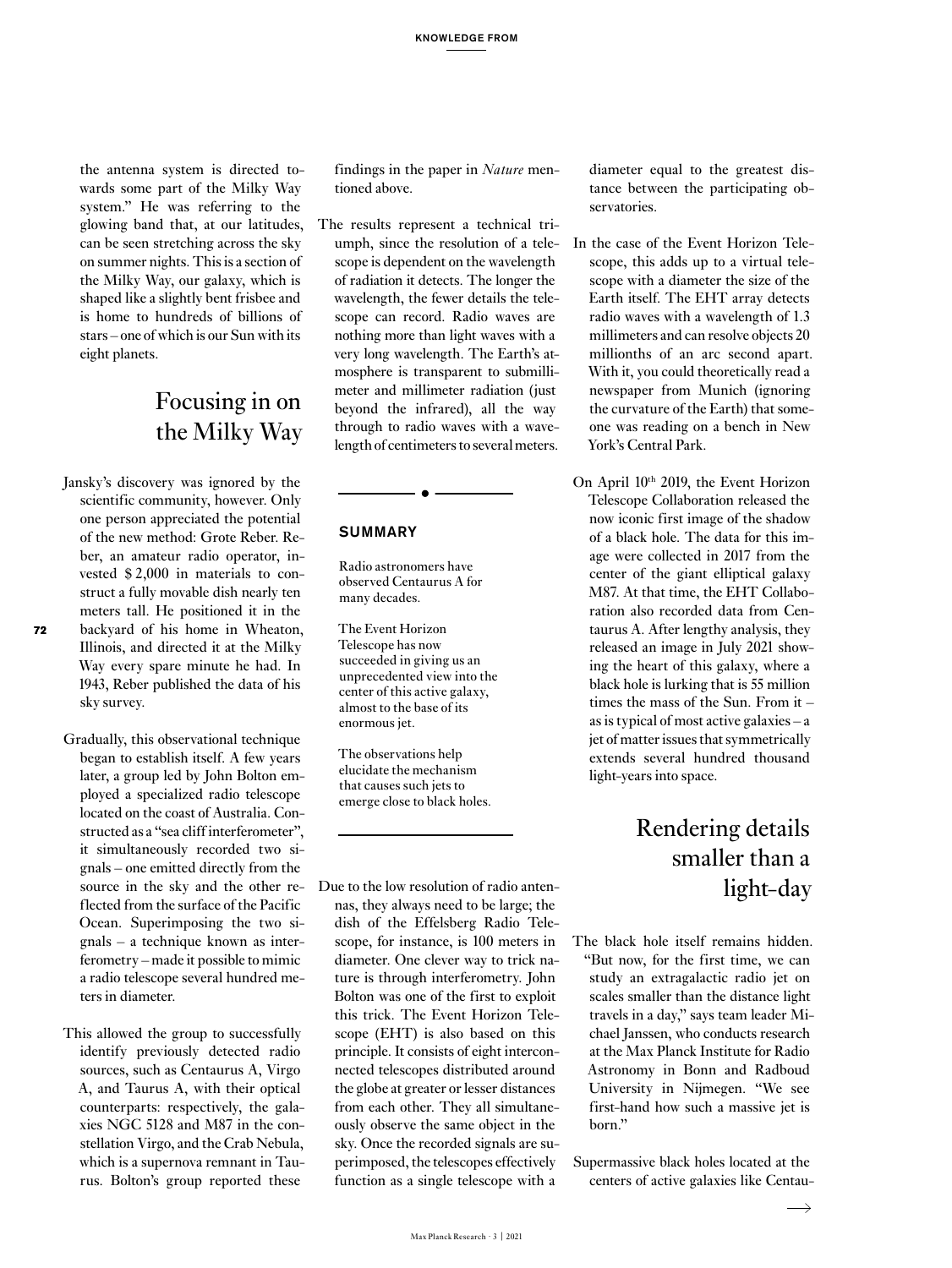

Pioneer: in the 1930s, Grote Reber built a dish in the garden of his home in Wheaton, Illinois that was similar in form to contemporary radio telescopes. In 1943, Reber published the data from his full sky survey – opening a new observational window on space.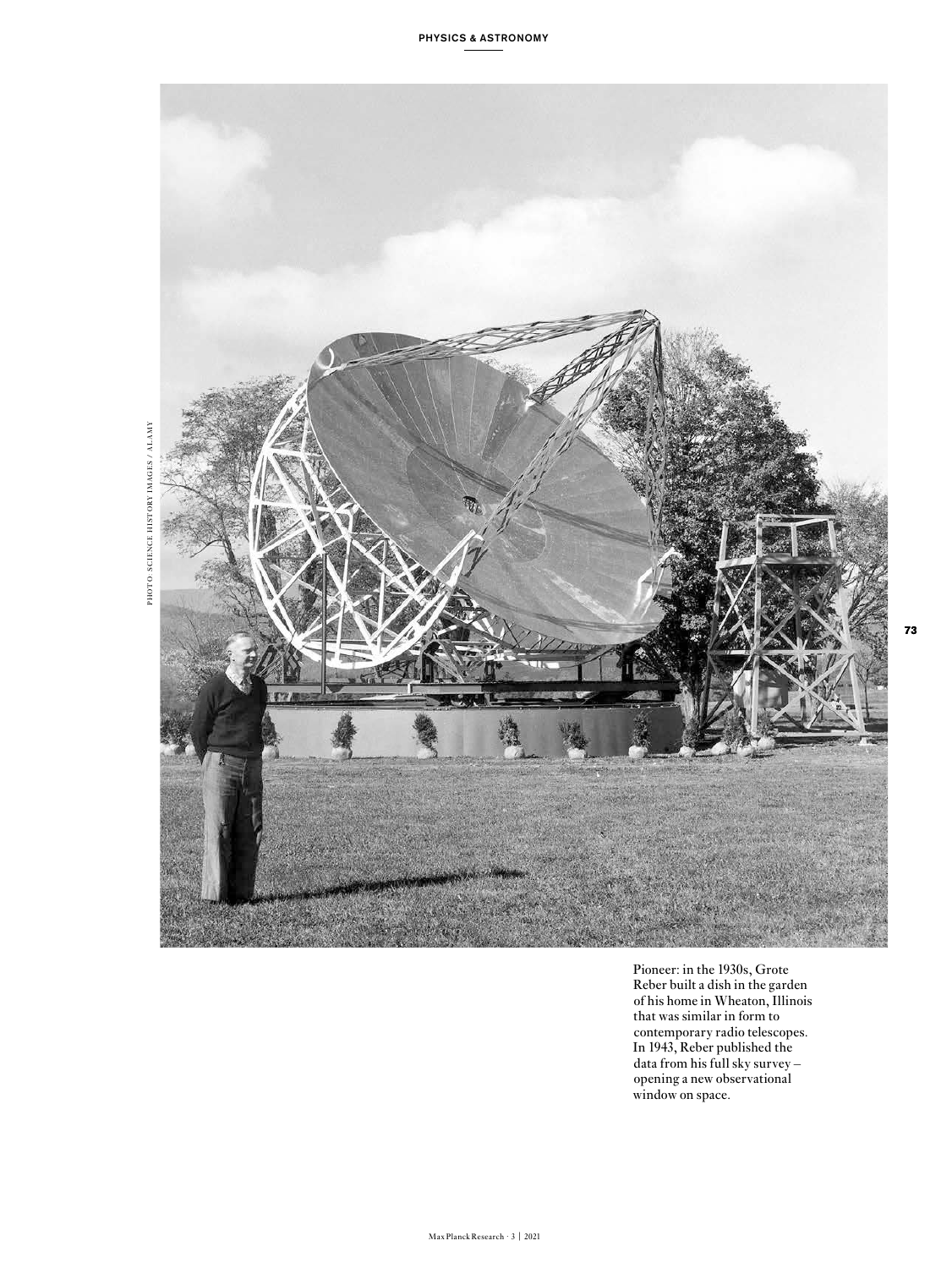

Zooming in: in the radio-wave spectrum, the extended symmetric gas clouds of the Centaurus A jet extend over an arc in the sky as wide as 16 full-moon diameters (left). The composite image depicting submillimeter, X-ray, and visible light images reveals only the galaxy itself (top right). The view into the heart of Centaurus A using the Event Horizon Telescope is many orders of magnitude more accurate, while the image of the jet has the highest detail resolution (bottom right).

rus A exert an almost irresistible pull on their surroundings. These black holes consume gas and dust causing them to release huge amounts of energy. Most of the matter near the edge of a black hole falls into this cosmic abyss. However, some of the surrounding particles escape just before they can be captured. This creates the jets we see, but the underlying mechanism behind these remains a mystery.

Researchers are attempting to explain exactly how matter behaves near a black hole using a variety of models. But what process is responsible for launching the jets from their galactic centers? And how do they come to extend many thousands of light years out into space, far surpassing their host galaxies in size? It is hoped the EHT will help answer these questions.

For example, the new image shows that the Centaurus A jet is brighter at the edges than in the center. Scientists are familiar with this phenomenon from other jets, but it has never been observed so clearly. "Thanks to this striking feature, we can now rule out all those theoretical models of jets that do not result in such edge brightening," explains Matthias Kadler, an astrophysicist at the University of Wuerzburg. In addition, the EHT

measurements have identified to a high degree of accuracy the position of the black hole from which the jet originates.

In the future, observations at even shorter wavelengths and higher detail resolution will make it possible to depict the black hole at the heart of Centaurus  $A - in$  the same way the black hole in the giant galaxy M87 was imaged. The researchers are now turning their attention to studying the magnetic fields. "I feel sure that we'll soon master the improved methods needed to analyze the data," declares Anton Zensus, Director at the Max Planck Institute for Radio Astronomy.